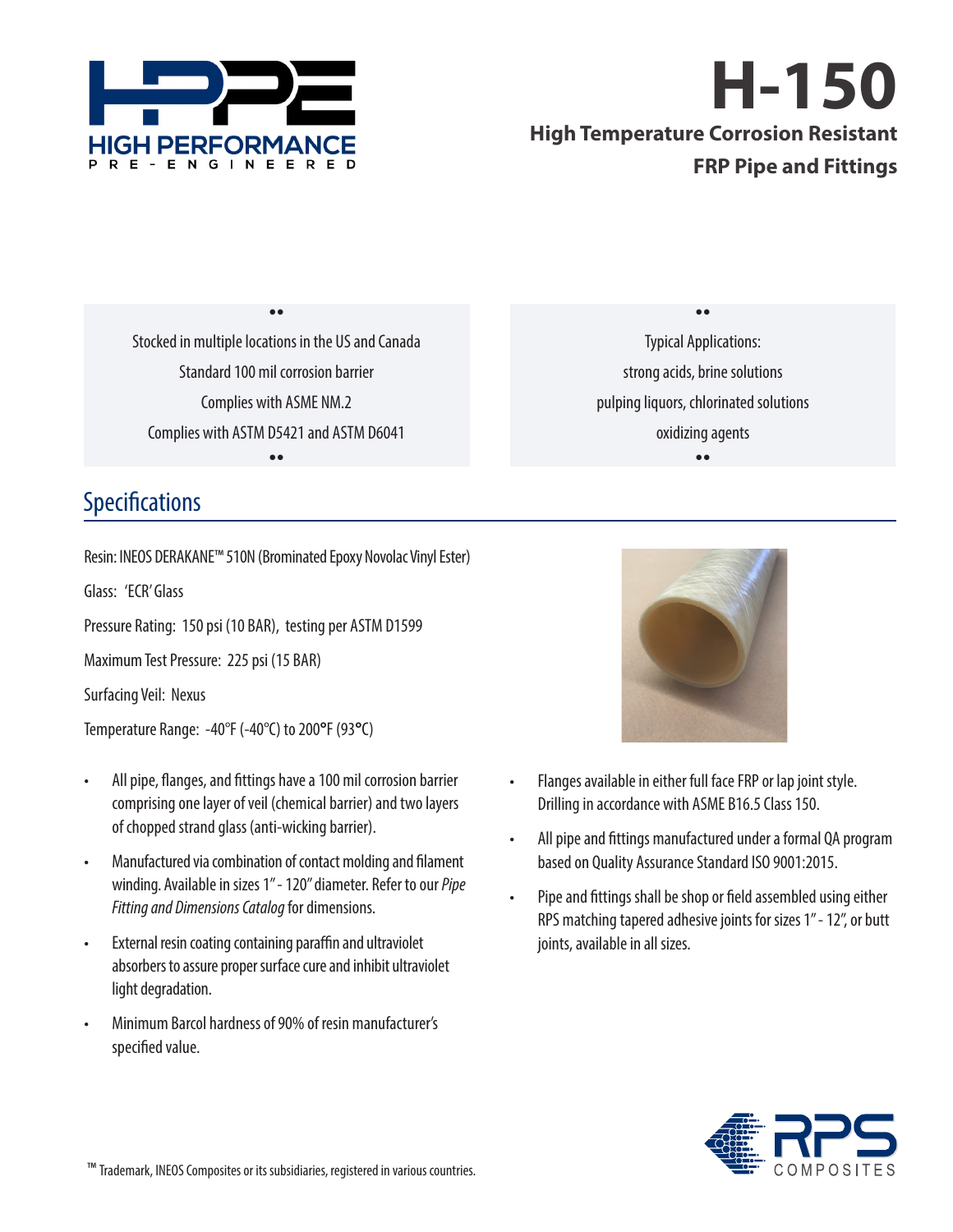# Specifications

| <b>Joining Systems</b>                                                                                                   |                                                                                                                                                                                                                                                                                                                                                         |           |                                                                                                                                                                                                                                                                                     |  |  |  |
|--------------------------------------------------------------------------------------------------------------------------|---------------------------------------------------------------------------------------------------------------------------------------------------------------------------------------------------------------------------------------------------------------------------------------------------------------------------------------------------------|-----------|-------------------------------------------------------------------------------------------------------------------------------------------------------------------------------------------------------------------------------------------------------------------------------------|--|--|--|
|                                                                                                                          | <b>Tapered Adhesive Joints</b>                                                                                                                                                                                                                                                                                                                          |           | <b>Butt &amp; Wrap Joints</b>                                                                                                                                                                                                                                                       |  |  |  |
|                                                                                                                          |                                                                                                                                                                                                                                                                                                                                                         |           |                                                                                                                                                                                                                                                                                     |  |  |  |
| $\bullet$                                                                                                                | Available with 100 mil lined 150 psi pipe systems 1" - 12"                                                                                                                                                                                                                                                                                              | $\bullet$ | Available with 100 mil lined 150 psi pipe systems, all diameters.                                                                                                                                                                                                                   |  |  |  |
| ٠                                                                                                                        | Fittings are supplied with integral belled ends and pipe is supplied<br>belled by plain end. Components are permanently bonded in the shop<br>or field using RPS adhesive, formulated from the same type of resin<br>used in fabrication of the pipe system liner.                                                                                      | $\bullet$ | Pipe and fitting ends are sanded to prepare a good bonding surface.<br>Components are aligned, "butted" together, and sealed with resin. A<br>"wrap" is applied to permanently bond the components. The "wrap" is<br>made up of layers of glass reinforcement saturated with resin. |  |  |  |
|                                                                                                                          | The Tapered Adhesive joint requires less material without compromising<br>strength and can be fabricated in half the time, resulting in significant<br>savings on labor and installation costs. For the full list of benefits<br>refer to RPS Tapered Adhesive Joints - Benefits and Savings found in the<br>Company Literature section of our website. | $\bullet$ | A variety of butt joint designs are available depending on the service<br>conditions. These include straight, tapered, and edge capped.                                                                                                                                             |  |  |  |
| Detailed joining instructions are available in our Installation Manual at rpscomposites.com/resources/company-literature |                                                                                                                                                                                                                                                                                                                                                         |           |                                                                                                                                                                                                                                                                                     |  |  |  |

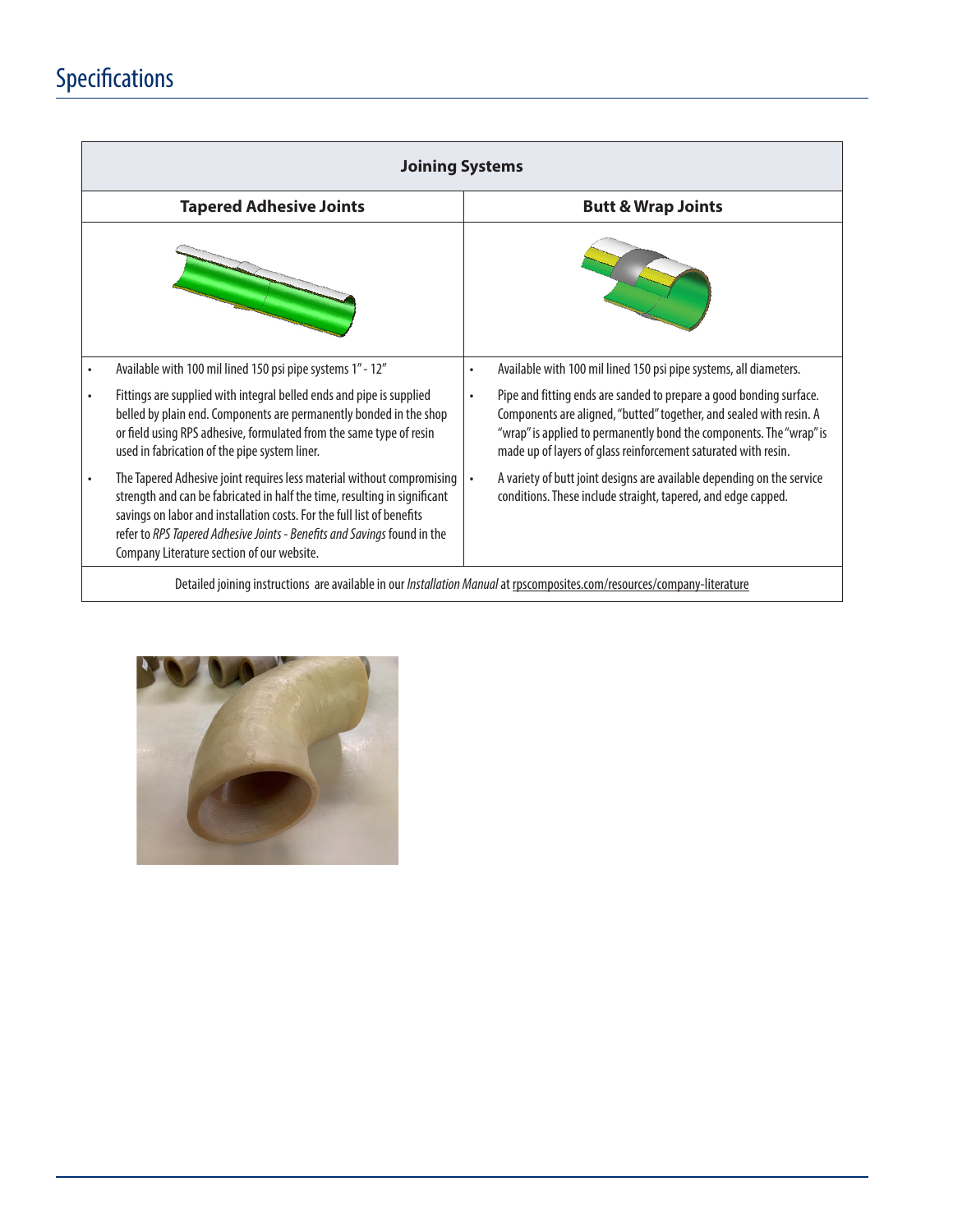| <b>RPS H-150 Pipe Dimensions</b> |                           |                           |                        |                           |                            |          |  |  |
|----------------------------------|---------------------------|---------------------------|------------------------|---------------------------|----------------------------|----------|--|--|
| Pipe<br>Size                     | Inside<br><b>Diameter</b> | Liner<br><b>Thickness</b> | Structure<br>Thickness | Total<br><b>Thickness</b> | Outside<br><b>Diameter</b> | Weight   |  |  |
| (in)                             | (in)                      | (in)                      | (in)                   | (in)                      | (in)                       | (lbs/ft) |  |  |
| 1                                | 1.00                      | 0.11                      | 0.08                   | 0.19                      | 1.38                       | 0.5      |  |  |
| 1.5                              | 1.50                      | 0.11                      | 0.08                   | 0.19                      | 1.88                       | 0.9      |  |  |
| $\overline{2}$                   | 2.00                      | 0.11                      | 0.08                   | 0.19                      | 2.38                       | 1.1      |  |  |
| 3                                | 3.00                      | 0.11                      | 0.08                   | 0.19                      | 3.38                       | 1.6      |  |  |
| $\overline{4}$                   | 4.00                      | 0.11                      | 0.095                  | 0.205                     | 4.41                       | 2.3      |  |  |
| 6                                | 6.00                      | 0.11                      | 0.13                   | 0.24                      | 6.48                       | 4.1      |  |  |
| 8                                | 8.00                      | 0.11                      | 0.17                   | 0.28                      | 8.56                       | 6.3      |  |  |
| 10                               | 10.00                     | 0.11                      | 0.21                   | 0.32                      | 10.64                      | 8.9      |  |  |
| 12                               | 12.00                     | 0.11                      | 0.26                   | 0.37                      | 12.74                      | 12.4     |  |  |

| H-150 Maximum Recommended Support Spacing at 150 psi |            |             |                        |            |  |
|------------------------------------------------------|------------|-------------|------------------------|------------|--|
| <b>NPS</b>                                           |            | Single Span | <b>Continuous Span</b> |            |  |
| (in)                                                 | $SG = 1.0$ | $SG = 1.3$  | $SG = 1.0$             | $SG = 1.3$ |  |
| 1                                                    | 6.9        | 6.7         | 10.3                   | 10         |  |
| 1.5                                                  | 7.6        | 7.3         | 11.4                   | 10.9       |  |
| $\overline{2}$                                       | 8.2        | 7.9         | 12.2                   | 11.7       |  |
| 3                                                    | 9.1        | 8.7         | 12.8                   | 11.8       |  |
| 4                                                    | 10.2       | 9.7         | 13.4                   | 12.2       |  |
| 6                                                    | 12.2       | 11.3        | 15.2                   | 13.8       |  |
| 8                                                    | 14.1       | 12.9        | 17.4                   | 15.8       |  |
| 10                                                   | 15.7       | 14.3        | 19.2                   | 17.4       |  |
| 12                                                   | 17.3       | 16.3        | 21.8                   | 20         |  |

Notes:

- 1. Based on  $DF = 6$  and maximum deflection  $= 0.5$ "
- 2. Support spacings apply up to 180**°**F (82**°**C). At 200**°**F (93**°**C), derate spacings by factor of 0.9.
- 3. Loads include internal pressure and weight of pipe and contents.